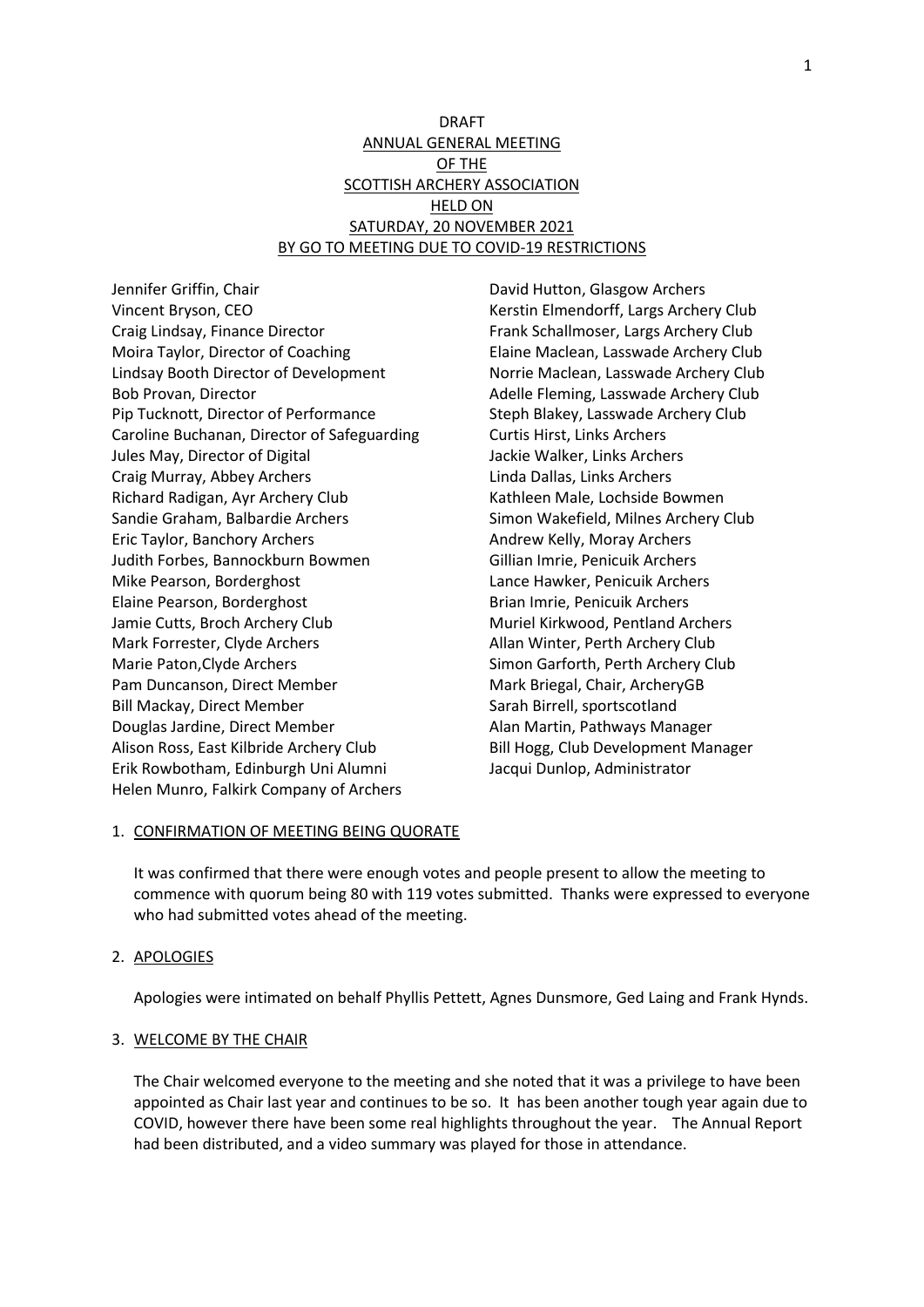Thanks were expressed to ArcheryGB for their continued support and Jen Griffin noted that there is a great relationship with them and that Mark Briegal, the ArcheryGB will be speaking following the AGM.

Congratulations were expressed to Nathan MacQueen in being selected for the Tokyo Olympics. Jen Griffin noted that sadly some archers had passed away throughout the last year and condolences were expressed to their families.

Thanks were expressed to the Board and Staff team who had a challenging, busy and ever changing year. Thanks were also expressed to those Scottish Archery members who were on committees, noting that it made a huge difference to the sport.

Over the year work has been done on the new Strategy for the sport and a presentation will be made to sportscotland on the new Strategy along with an investment ask, as is normal every year. Thanks were expressed to sportscotland for their support. Jen Griffin personally thanked those who had been part of the committee, Vincent Bryson, Alan Martin, Jules May, Kevin Pringle along with herself. Thanks were also expressed to the rest of the Board, staff and members for their contribution, especially to those who fed back into the process through the survey and focus groups, it was very helpful and hopefully the membership will see this implemented in the final strategy.

Three directors were stepping down from the Board at the AGM and thanks were expressed to Caroline Buchanan, Bob Provan and Moira Taylor for their contribution to the Board and archery in general. Thanks were also expressed to Kevin Pringle who had stood down earlier in the year due to personal commitments.

### 4. MINUTES FROM THE 2020 AGM

It was proposed by Moira Taylor, and seconded by Kathleen Male that the minutes of the AGM held on 21 November 2020 were a true record.

Frank Schallmoser noted that some answers to questions raised at the 2020 AGM were not provided on the day but given later.

### 5. MATTERS ARISING FROM MINUTES OF 2020 AGM

There were no matters arising from the AGM last year.

### 6. APPROVAL OF ANNUAL ACCOUNTS TO 31 MARCH 2021

The Annual Accounts for the year to 31 March 2021 had been circulated. Thanks were expressed to Karen Henderson and FourM for the preparation of the Accounts.

Craig Lindsay reported that the accounts were not as bad as had been anticipated, but it may take up to three years for the effects of COVID to be known. The turnover has dropped by £20,000 which is mainly due to the membership fees coming down and the club recovery fund payments. There will be a Club Recovery Scheme in place for next membership year, but not at the same level and hopefully affiliation fees will increase. Expenditure was not as much due to there being less tournaments, squad activity and travel due to COVID and expenditure may increase in 2022, and hopefully back to normal by 2023.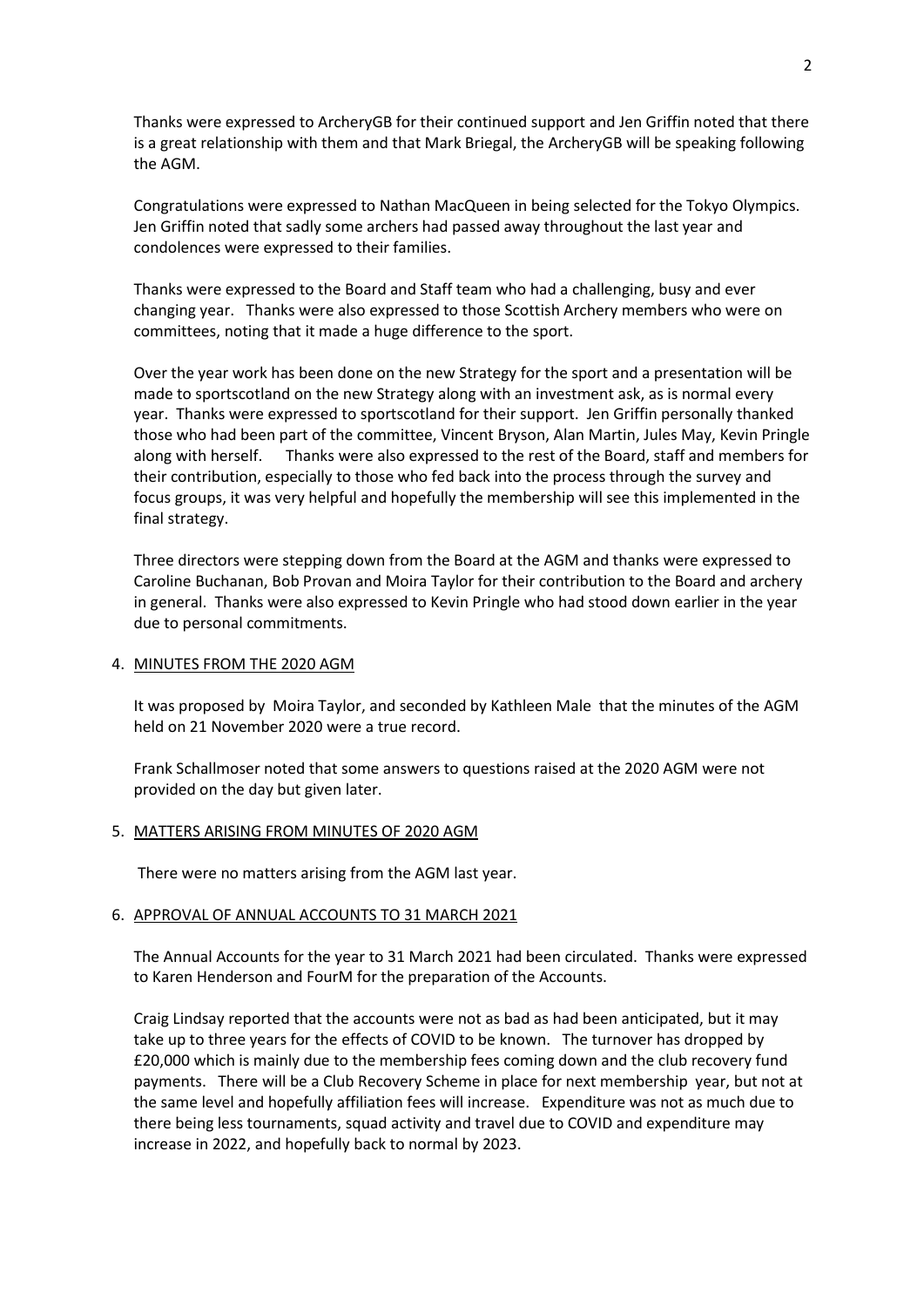Net funds of Scottish Archery only dropped by £2,000 in the year, which considering the challenging year is not bad. Reserves are at a good level to cover ongoing costs.

The CEO's hours were increased from .2 to .4 over the year and this was approved by the Board which accounted for the increase in wage costs. Eric Taylor asked why they had been increased? Craig Lindsay explained that it was a challenging year and the staff worked hard. If there had not been an increase a lot of the activity may not have happened and going forward it is important to have a good staff base to go ahead with the Strategic Plan and come out of the other side of covid and recover. Vincent Bryson explained that a number of the staff posts receive whole or significant funding from sportscotland, with only the CEO position funded by Scottish Archery.

Mark Forrester asked by Scottish Archery did not furlough staff? Craig Lindsay explained that due to the staff positions being funded by a government organisation, this was not allowed, as it would have been two sources of government funding which was being used.

Craig Lindsay also explained that reserves had been used but that is what they are there for, for a problem situation, they are there to help the organisation get through and to ensure staff are kept in jobs so when you get through there is a strong footing in place to move the organisation forward.

Bill Mackay asked about the membership rebate for direct members and Vincent Bryson agreed to liaise with him on the rebate scheme. (*Action Vincent Bryson)*

It was proposed by Jules May and seconded by Alison Ross that the Annual Accounts for the year to 31 March 2021 be adopted.

## 8. APPROVAL OF ACCOUNTS INSPECTORS FOR 2022-2023 (FOUR-M, ACCOUNTANTS OF DUNDEE)

It was proposed by that FourM be appointed as Account Inspectors for 2022-23. There were 117 (98%) votes in favour of the motion and 2 (2%) votes against. FourM Accountants were duly appointed. Thanks were expressed to FourM for their support.

#### 9. APPROVAL OF FEES FOR YEAR 2022-2023

It was proposed that the fees were retained at current levels. There were 116 (97%) votes in favour of the motion and 3 (3%) against. The motion that the fees were retained at current levels was duly approved.

#### 10.DIRECTOR VACANCIES ON THE BOARD

- a) Director of Safeguarding it was proposed that Ross Morrison being appointed as Director of Safeguarding. There were 114 (97%) votes in favour and 4 (3%) votes against. There being no other nominations Ross Morrison was duly elected as Director Safeguarding.
- b) Finance Director it was proposed that Craig Lindsay be appointed as Finance Director. There were 115 (97%) votes in favour and 3 (3%) votes against. There being no other nominations Craig Lindsay was duly elected as Chair.

There being no other business the Chair closed the meeting at 10:56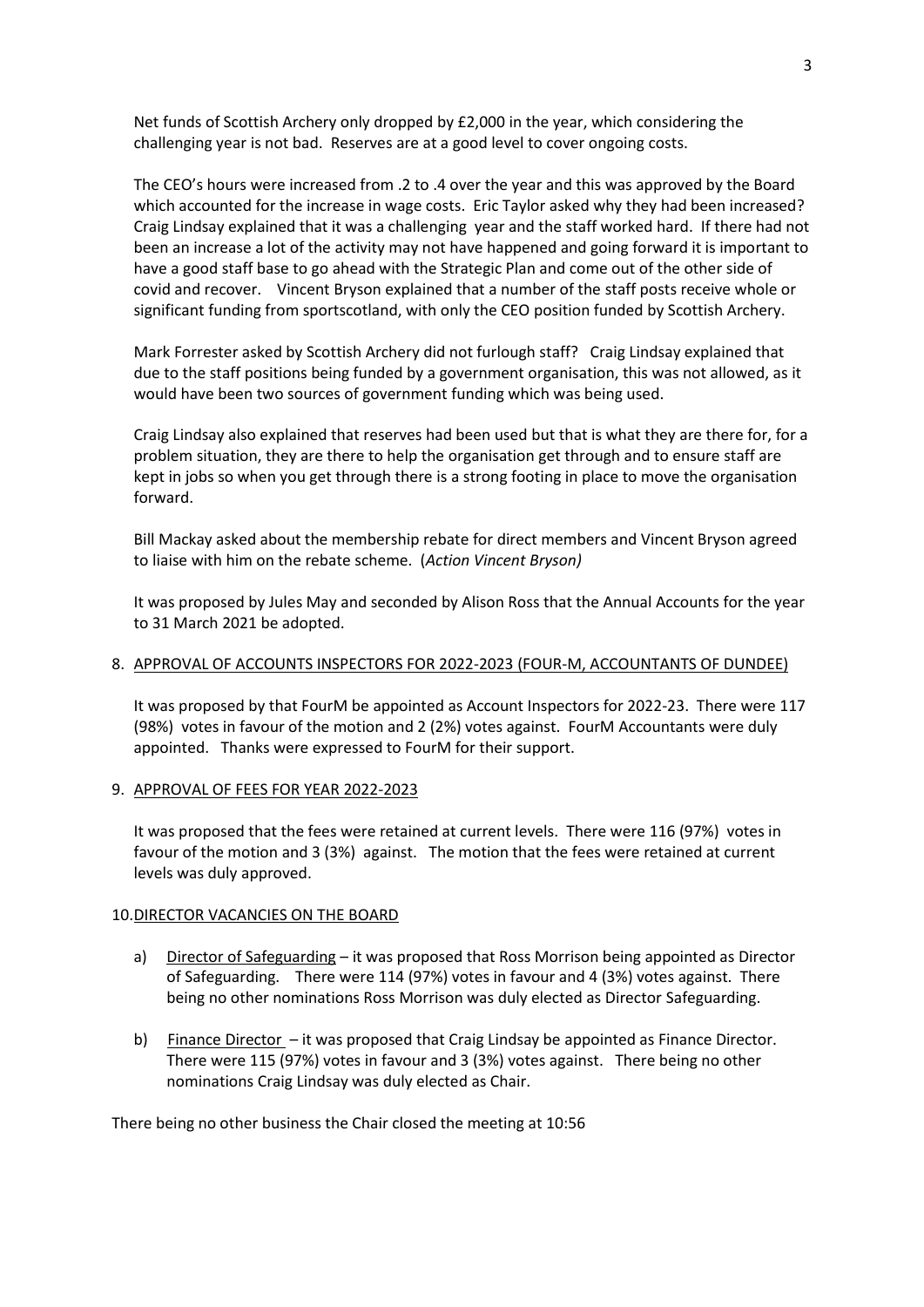### Presentation by Mark Briegal – Chair ArcheryGB

Mark Briegal thanked Scottish Archery for inviting him back, noting that the relationship with Scottish Archery is great and that Neil Armitage, the ArcheryGB CEO, talks regularly to Vincent Bryson and he speaks to Jen Griffin on a regular basis. The aim will be to keep improving the relationship as both organisations have the same aim, in getting people shooting arrows.

Mark Briegal gave a presentation on ArcheryGB's Strategy covering the period 2021-2026.

Main points:

- **Vision** enriching lives through archery
- **Values** value people for who they are the contribution they make; choose to work and learn together; strive for excellence; always act with integrity
- **Mission** our mission is to rebuild, reimagine, and represent archery in the next five years

On top of normal day to day activity, there are six core strategic areas:

- **Membership Structure** an effective and efficiency governance and delivery for the whole sport, with a member centric membership offer.
- **Empowering Workface** connections that engage, recruit and support the thousands of people who create opportunities for archery to happen.
- **Diversity Throughout** a diverse and inclusive organisation that enables everyone to be themselves and develop in a way that suits them.
- **Archer Recruitment** A revitalised club network, rebuilding from the damage of covid-19. New Groups, partnerships, places that increase the breadth of our archery communities.
- **Digital First** putting digital transformation at the heart of what we do, leveraging technology to modernise systems and resources.
- **Pathways and Podium** redefine GB performance archery and be the pioneers on the world archery stage.

Bill Mackay asked if ArcheryGB are going to continue to use Sport80 and Mark Briegal confirmed that they are working with them to improve the system. He understood that it needed to be improved and that it is key to their digital transformation. Bill Mackay noted that there are other providers available, and this was noted however Mark Briegal explained that Sport80 are saying the right things and understand the issues.

Douglas Jardine asked how ArcheryGB can support a Pathways in Scotland if there is not a performance centre just now. Mark Briegal explained that there is different investment bodies and that does make things tricker however they are looking at the concept of regional high performance centres where people from specific clubs can get higher level coaching. ArcheryGB are aware of the situation and he confirmed that absolutely there should be a high performance centre in Scotland. Vincent Bryson explained that he and Alan Martin had spent a day at Lilleshall last week and met various members of staff and had good discussions, which the Scottish Archery board will develop.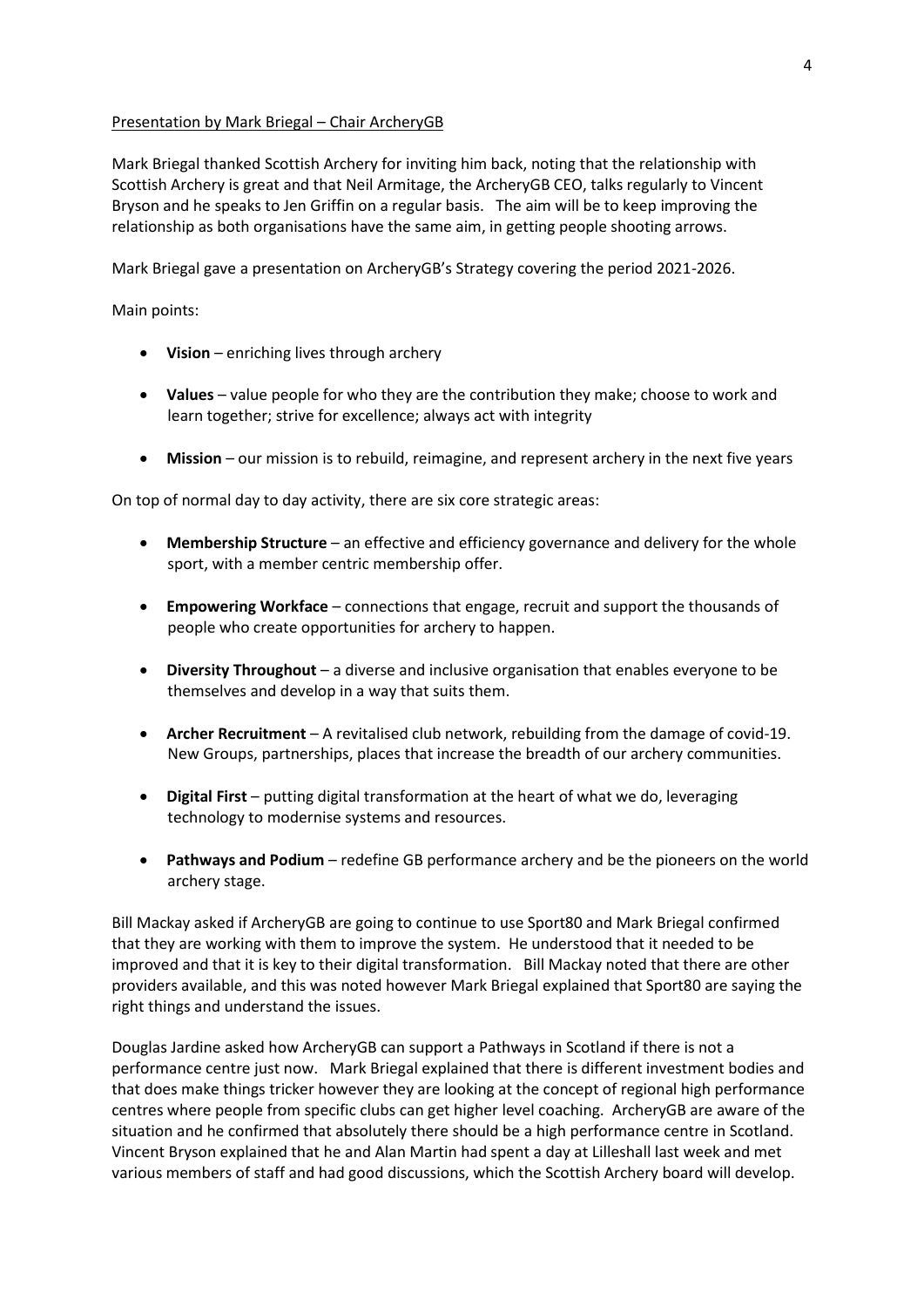He noted that the systematic stuff will come quicker, but in terms of bricks and mortar you need partners to make that happen, and Edinburgh University has been very open and honest on the potential.

Mark Briegal was thanked for his presentation.

The Chair asked if there were any other matters which members would like to raise?

- a) On-line Membership Platform Alison Ross asked if Scottish Archery will be moving to an online membership platform in the future? Vincent Bryson confirmed that there is a membership review, and the top priority for Scottish Archery is transforming the member experience and doubling down on membership. This had been discussed at the recent ArcheryGB meeting and the aim will be to develop something which is unique for Scottish members and as harmonious as possible with other systems. It was noted that Scottish Archery does not get external support for this so it may take longer to implement.
- b) Commonwealth Team Mark Forrester noted that application for the Commonwealth Team did not follow normal procedures for archery, which was sports based, but this time there had been the inclusion of a planned exercise and training plan. He felt that this had caused anger and unrest with the archers and the complaint was brushed aside. He noted that someone had been put out of archery because of it.

Vincent Bryson explained that the disciplinary hearing was not related to the Commonwealth Selection procedures and as these proceedings had not concluded this could not be discussed as they were serious allegations.

The selection criteria used was the Commonwealth Games Scotland's criteria which included being top 6 in the Commonwealth Games or likely to be in the future. Alan Martin confirmed that in order to select a team to meet the criteria Scottish Archery has to be forward looking hence the reason that standard high performance tools, such as training diaries, performance plans were asked for because the Scottish Archery didn't have anyone who could finish top 6, that's why the criteria was evidence based. There was recognition that Mark Forrester did not like this selection criteria.

Vincent Bryson explained that when it comes to selection there is a publicised appeals window and two appeals were received. A letter was received a number of weeks later, although not by those who had gone through the appeals process. The letter raised a complaint against staff members and this was investigated by two Board members and the CEO and were unfounded. Vincent Bryson reiterated that no one was suspended from Scottish Archery based on that correspondence or any public social media page. Jennifer Griffin explained that there will be a robust investigation into the selection procedures and also following the disciplinary procedures, as is normal within any organisation.

Eric Taylor asked why the Commonwealth Team selection was changed from a Home Nations Selection criteria to a new criteria for the Commonwealth Team and when previously asked he had been told it was due to the criteria of Commonwealth Games Scotland. He said he had contacted Commonwealth Games Scotland and they said they didn't have one. Vincent Bryson shared with the AGM the selection criteria which is available on Commonwealth Scotland website, noting that this was the criteria that Scottish Archery followed. Alan Martin confirmed that it was the selection criteria of Commonwealth Scotland which was followed and explained that if Scottish Archery's performance model was looked at, and which had been presented at